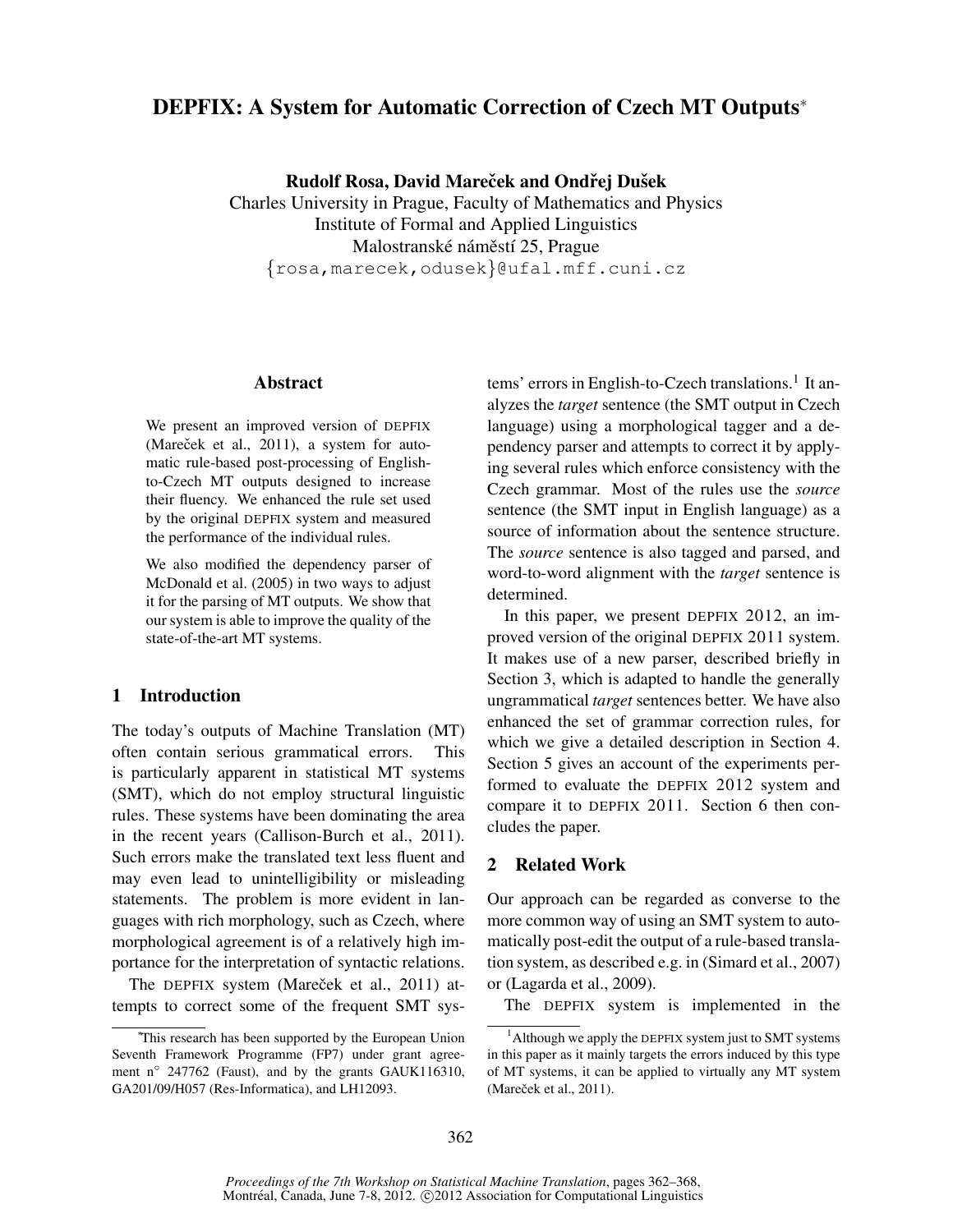TectoMT/Treex NLP framework (Popel and Žabokrtský, 2010),<sup>2</sup> using the Morče tagger (Spoustová et al., 2007) and the MST parser (McDonald et al., 2005) trained on the CoNLL 2007 Shared Task English data (Nivre et al., 2007) to analyze the *source* sentences. The *source* and *target* sentences are aligned using GIZA++ (Och and Ney, 2003).

# 3 Parsing

The DEPFIX 2011 system used the MST parser (Mc-Donald et al., 2005) with an improved feature set for Czech (Novák and Žabokrtský, 2007) trained on the Prague Dependency Treebank (PDT) 2.0 (Hajič and others, 2006) to analyze the *target* sentences. DEPFIX 2012 uses a reimplementation of the MST parser capable of utilizing parallel features from the *source* side in the parsing of the *target* sentence.

The *source* text is usually grammatical and therefore is likely to be analyzed more reliably. The *source* structure obtained in this way can then provide hints for the *target* parser. We use local features projected through the GIZA++ word alignment – i.e. for each *target* word, we add features computed over its aligned *source* word, if there is one.

To address the differences between the gold standard training data and SMT outputs, we "worsen" the treebank used to train the parser, i.e. introduce errors similar to those found in *target* sentences: The trees retain their correct structure, only the word forms are modified to resemble SMT output.

We have computed a "part-of-speech tag error model" on parallel sentences from the Prague Czech-English Dependency Treebank (PCEDT) 2.0 (Bojar et al., 2012), comparing the gold standard Czech translations to the output of an SMT system (Koehn et al., 2007) and estimating the Maximum Likelihood probabilities of errors for each part-ofspeech tag. We then applied this error model to the Czech PCEDT 2.0 sentences and used the resulting "worsened" treebank to train the parser.

# 4 Rules

DEPFIX 2012 uses 20 hand-written rules, addressing various frequent errors in MT output. Each rule takes an analyzed *target* sentence as its input, often together with its analyzed *source* sentence, and attempts to correct any errors found – usually by changing morphosyntactic categories of a word (such as number, gender, case, person and dependency label) and regenerating the corresponding word form if necessary, more rarely by deleting superfluous particles or auxiliary words or changing the *target* dependency tree structure. However, neither word order problems nor bad lexical choices are corrected.

Many rules were already present in DEPFIX 2011. However, most were modified in DEPFIX 2012 to achieve better performance (denoted as *modified*), and new rules were added (*new*). Rules not modified since DEPFIX 2011 are denoted as *reused*.

The order of rule application is important as there are dependencies among the rules, e.g. FixPrepositionNounAgreement (enforcing noun-preposition congruency) depends on FixPrepositionalCase (fixing incorrectly tagged prepositional case). The rules are applied in the order listed in Table 2.

### 4.1 Analysis Fixing Rules

Analysis fixing rules try to detect and rectify tagger and parser errors. They do not change word forms and are therefore invisible on the output as such; however, rules of other types benefit from their corrections.

#### FixPrepositionalCase *(new)*

This rule corrects part-of-speech-tag errors in prepositional phrases. It looks for all words that depend on a preposition and do not match its part-ofspeech tag case. It tries to find and assign a common morphological case fitting for both the word form and the preposition. Infrequent prepositioncase combinations are not considered.

### FixReflexiveTantum *(new)*

If the word form 'se' or 'si' is classified as reflexive tantum particle by the parser, but does not belong to an actual reflexive tantum verb (or a deverbative noun or an adjective), its dependency label is changed to a different value, based on the context.

#### FixNounNumber *(reused)*

If a noun is tagged as singular in *target* but as plural in *source*, the tag is likely to be incorrect. This rule tries to find a tag that would match both the

 $\frac{2}{\pi}$ http://ufal.mff.cuni.cz/treex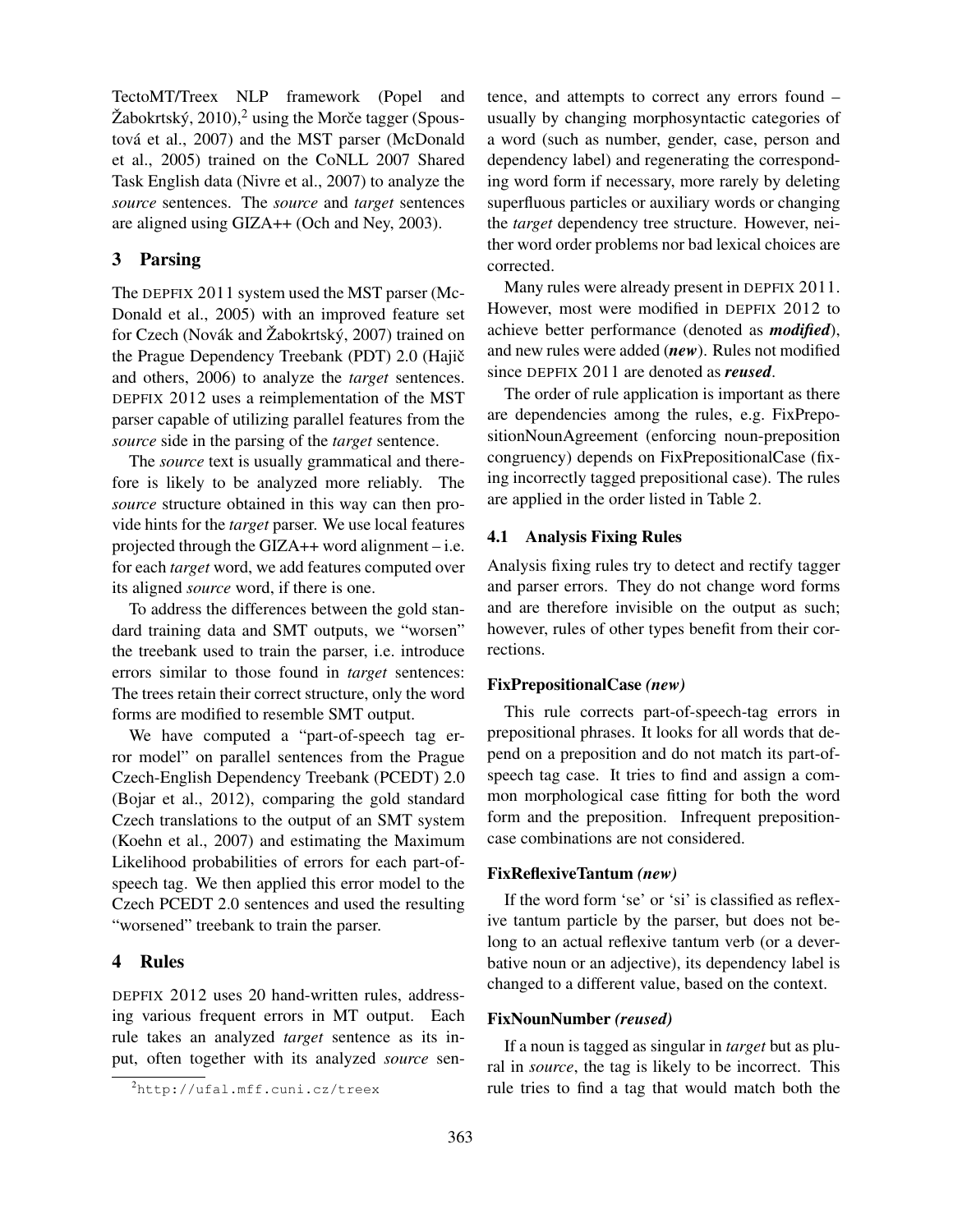*source* number and the *target* word form, changing the *target* case if necessary.

### FixPrepositionWithoutChildren *(reused)*

A *target* preposition with no child nodes is clearly an analysis error. This rule tries to find children for childless prepositions by projecting the children of the aligned *source* preposition to the *target* side.

#### FixAuxVChildren *(new)*

Since auxiliary verbs must not have child nodes, we rehang all their children to the governing full verb.

#### 4.2 Agreement Fixing Rules

These rules relate to morphological agreement required by Czech grammar, which they try to enforce in case it is violated. Czech grammar requires agreement in morphological gender, number, case and person where applicable.

These rules typically use the *source* sentence only for confirmation.

### FixRelativePronoun *(new)*

The Czech word relative pronoun 'ktery' is assigned gender and number identical to the closest preceding noun or pronoun, if the *source* analysis confirms that it depends on this noun/pronoun.

#### FixSubject *(modified)*

The subject (if the subject dependency label is confirmed by the *source* analysis) will have its case set to nominative; the number is changed if this leads to the word form staying unchanged.

#### FixVerbAuxBeAgreement *(modified)*

If an auxiliary verb is a child of an infinitive, the auxiliary verb receives the gender and number of the subject, which is a child of the infinitive (see also FixAuxVChildren).

## FixSubjectPredicateAgreement *(modified)*

An active verb form receives the number and person from its subject (whose relation to the verb must be confirmed by the *source*).

# FixSubjectPastParticipleAgreement *(modified)*

A past participle verb form receives the number and gender from its subject (confirmed by the *source* analysis).

### FixPassiveAuxBeAgreement *(modified)*

An auxiliary verb 'byt' ('to be') depending on a passive verb form receives its gender and number.

#### FixPrepositionNounAgreement *(modified)*

A noun or adjective depending on a preposition receives its case. The dependency must be confirmed in the *source*.

### FixNounAdjectiveAgreement *(modified)*

An adjective (or an adjective-like pronoun or numeral) preceding its governing noun receives its gender, number and case.

### 4.3 Translation Fixing Rules

The following rules detect and correct structures often mistranslated by SMT systems. They usually depend heavily on the *source* sentence.

#### FixBy *(new)*

English preposition 'by' is translated to Czech using the instrumental case (if modifying a verb, e.g. 'built by David': 'postaveno Davidem') or using the genitive case (if modifying a noun, e.g. 'songs by David': 'písně Davida').

#### FixPresentContinuous *(modified)*

If the *source* sentence is in a continuous tense (e.g. 'Ondřej isn't experimenting.'), the auxiliary verb 'to be' must not appear on the output, which is often the case (e.g.  $*$  Ondřej není experimentovat.'). This rule deletes the auxiliary verb in *target* and transfers its morphological categories to the main verb (e.g. 'Ondřej neexperimentuje.').

### FixVerbByEnSubject *(new)*

If the subject of the *source* sentence is a personal pronoun, its following morphological categeries are propagated to the *target* predicate:

- person
- number (except for 'you', which does not exhibit number)
- gender (only in case of 'he' or 'she', which exhibit the natural gender)

#### FixOf *(new)*

English preposition 'of' modifying a noun is translated to Czech using the genitive case (e.g. 'pictures of Rudolf': 'obrázky Rudolfa').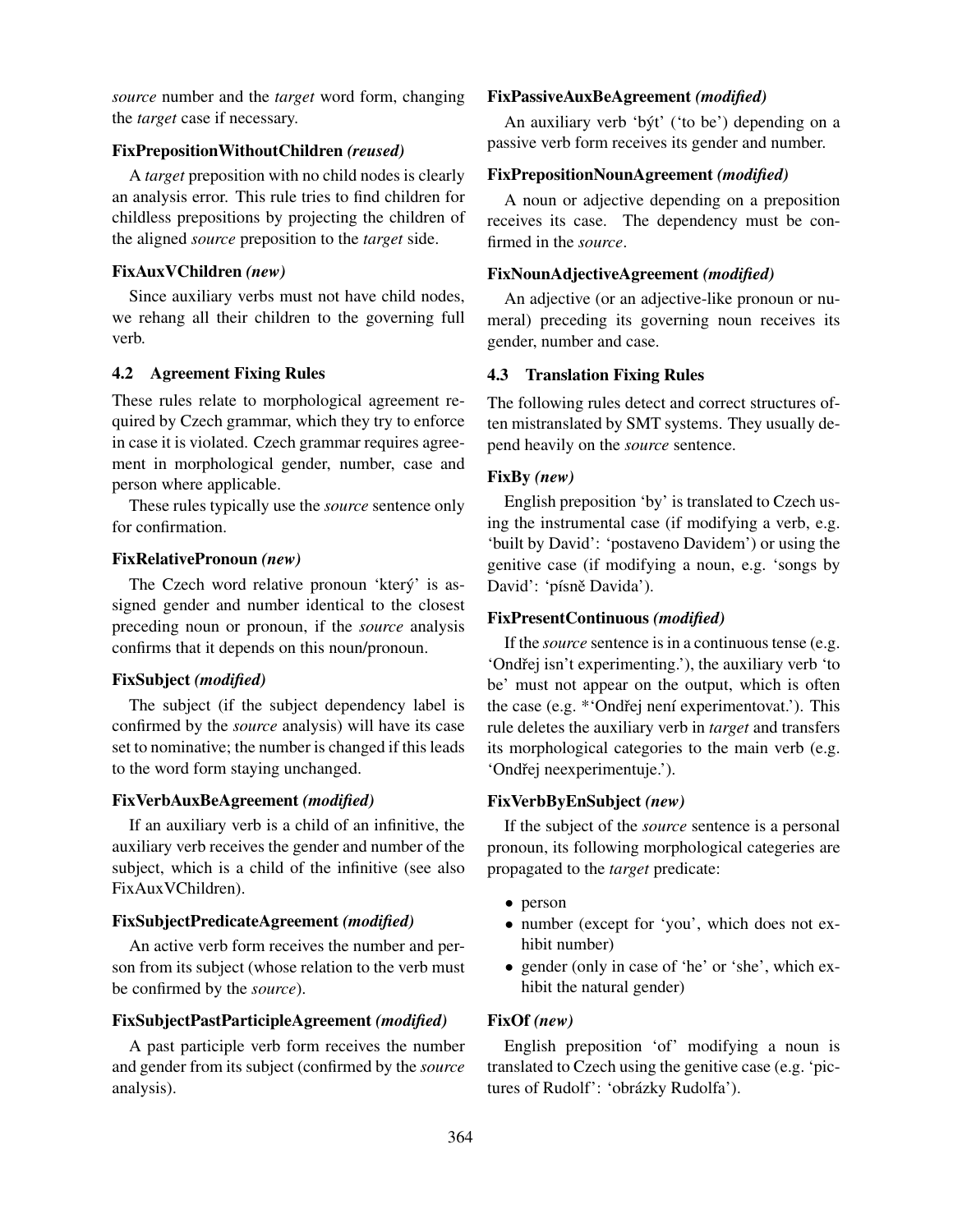### FixAuxT *(reused)*

*Reflexive tantum particles* 'se' or 'si' not belonging to any verb or adjective are deleted. This situation usually occurs when the meaning of the *source* verb/adjective is lost in translation and only the particle is produced.

### 4.4 Other Rules

#### VocalizePrepos *(reused)*

Prepositions 'k', 's', 'v', 'z' are *vocalized* (i.e. changed to 'ke', 'se', 've', 'ze') where necessary. The vocalization rules in Czech are similar to 'a'/'an' distinction in English.

### FixFirstWordCapitalization *(new)*

If the first word of *source* is capitalized and the first word of *target* is not, this rule capitalizes it.

#### 5 Experiments and Results

For parameter tuning, we used datasets from the WMT10 translation task and translations by ON-LINEB and CU-BOJAR systems.

#### 5.1 Manual Evaluation

Manual evaluation of both DEPFIX 2011 and DEP-FIX 2012 was performed on the WMT11 $3$  test set translated by ONLINEB. 500 sentences were randomly selected and blind-evaluated by two independent annotators, who were presented with outputs of ONLINEB, DEPFIX 2011 and DEPFIX 2012. (For 246 sentences, at least one of the DEPFIX setups modified the ONLINEB translation.) They provided us with a pairwise comparison of the three setups, with the possibility to mark the sentence as "indefinite" if translations were of equal quality. The results are given in Table 1.

In Table 2, we use the manual evaluation to measure the performance of the individual rules in DEP-FIX 2012. For each rule, we ran DEPFIX 2012 with this rule disabled and compared the output to the output of the full DEPFIX 2012. The number of affected sentences on the whole WMT11 test set, given as "changed", represents the impact of the rule. The number of affected sentences selected for manual evaluation is listed as "evaluated". Finally, the annotators' ratings of the "evaluated" sentences

| A/B            | Setup 1<br>better | Setup 2<br>better | Indefinite |
|----------------|-------------------|-------------------|------------|
| Setup 1 better | 55%               | $1\%$             | 11%        |
| Setup 2 better | $1\%$             | 8%                | $4\%$      |
| Indefinite     | 3%                | 2%                | 15%        |

Table 3: Inter-annotator agreement matrix for ONLINEB + DEPFIX 2012 as Setup 1 and ONLINEB as Setup 2.

(suggesting whether the rule improved or worsened the translation, or whether the result was indefinite) were counted and divided by the number of annotators to get the average performance of each rule. Please note that the lower the "evaluated" number, the lower the confidence of the results.

The inter-annotator agreement matrix for comparison of ONLINEB + DEPFIX 2012 (denoted as Setup 1) with ONLINEB (Setup 2) is given in Table 3. The results for the other two setup pairs were similar, with the average inter-annotator agreement being 77%.

#### 5.2 Automatic Evaluation

We also performed several experiments with automatic evaluation using the standard BLEU metric (Papineni et al., 2002). As the effect of DEPFIX in terms of BLEU is rather small, the results are not as confident as the results of manual evaluation.<sup>4</sup>

In Table 4, we compare the DEPFIX 2011 and DEPFIX 2012 systems and measure the contribution of parser adaptation (Section 3) and rule improvements (Section 4). It can be seen that the combined effect of applying both system modifications is greater than when they are applied alone. The improvement of DEPFIX 2012 over ONLINEB without DEPFIX is statistically significant at 95% confidence level.

The effect of DEPFIX 2012 on the outputs of some of the best-scoring SMT systems in the WMT12 Translation Task<sup>5</sup> is shown in Table 5. Although DEPFIX 2012 was tuned only on ONLINEB and CU-BOJAR system outputs, it improves the BLEU score of all the best-scoring systems, which suggests that

<sup>3</sup>http://www.statmt.org/wmt11

 $4$ As already noted by Mareček et al. (2011), BLEU seems not to be very suitable for evaluation of DEPFIX. See (Kos and Bojar, 2009) for a detailed study of BLEU performance when applied to evaluation of MT systems with Czech as the target language.

<sup>5</sup>http://www.statmt.org/wmt12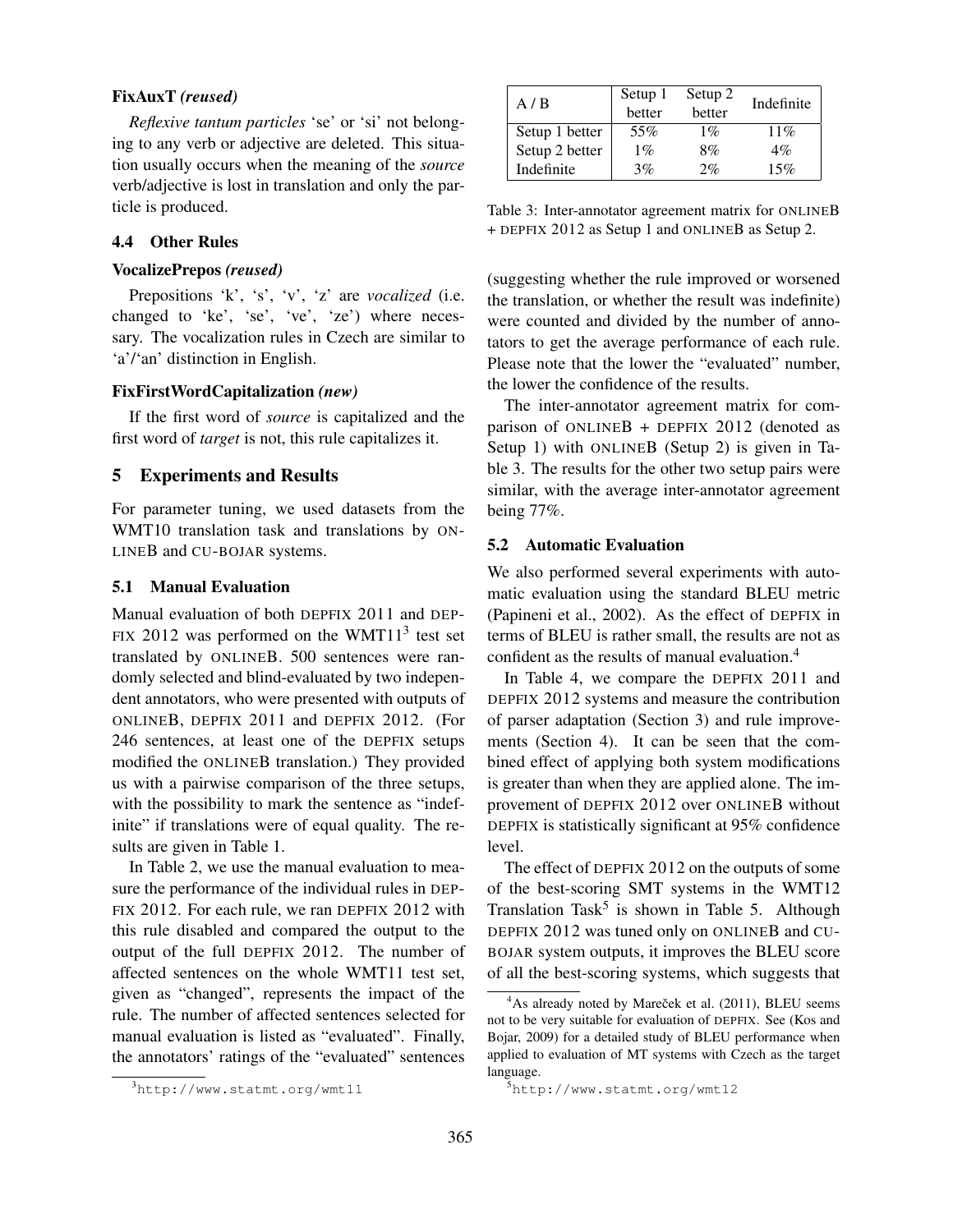| Setup 1         | Setup 2         | Differing | Annotator | Setup 1 | Setup 2 | Indefinite |  |
|-----------------|-----------------|-----------|-----------|---------|---------|------------|--|
|                 |                 | sentences |           | better  | better  |            |  |
| ONLINEB         | ONLINEB         | 169       | A         | 58%     | 13%     | 29%        |  |
| $+$ DEPFIX 2011 |                 |           | B         | 47%     | $11\%$  | 42%        |  |
| ONLINEB         | ONLINEB         | 234       | A         | 65%     | 14%     | 21%        |  |
| $+$ DEPFIX 2012 |                 |           | B         | 59%     | $11\%$  | 30%        |  |
| ONLINEB         | ONLINEB         | 148       | А         | 54%     | 24%     | 22%        |  |
| $+$ DEPFIX 2012 | $+$ DEPFIX 2011 |           | B         | 56%     | 22%     | 22%        |  |

Table 1: Manual pairwise comparison on 500 sentences from WMT11 test set processed by ONLINEB, ONLINEB + DEPFIX 2011 and ONLINEB + DEPFIX 2012. Evaluated by two independent annotators.

|                                   | Sentences |                |       |      |                |          |          |          |
|-----------------------------------|-----------|----------------|-------|------|----------------|----------|----------|----------|
| Rule                              | changed   | evaluated      | impr. | $\%$ | wors.          | $\%$     | indef.   | $\%$     |
| FixPrepositionalCase              | 34        | 5              | 3     | 60   | $\overline{2}$ | 40       | $\Omega$ | $\Omega$ |
| FixReflexiveTantum                |           | 0              |       |      |                |          |          |          |
| FixNounNumber                     | 80        | 11             | 5     | 45   | 5              | 45       |          | 9        |
| FixPrepositionWithoutChildren     | 16        | 6              | 3     | 50   | 3              | 50       | $\Omega$ | 0        |
| FixBy                             | 75        | 13             | 10.5  | 81   | 1              | 8        | 1.5      | 12       |
| FixAuxVChildren                   | 26        | 6              | 4.5   | 75   | $\Omega$       | 0        | 1.5      | 25       |
| <b>FixRelativePronoun</b>         | 56        | 8              | 6     | 75   | $\overline{2}$ | 25       | $\Omega$ | 0        |
| FixSubject                        | 142       | 18             | 13.5  | 75   | 3              | 17       | 1.5      | 8        |
| FixVerbAuxBeAgreement             | 8         | $\overline{2}$ |       | 50   | 1              | 50       | $\Omega$ | $\Omega$ |
| <b>FixPresentContinuous</b>       | 30        | $\overline{7}$ | 5.5   | 79   | 1              | 14       | 0.5      |          |
| FixSubjectPredicateAgreement      | 87        | 10             | 5.5   | 55   |                | 10       | 3.5      | 35       |
| FixSubjectPastParticipleAgreement | 396       | 63             | 46.5  | 74   | 9.5            | 15       | 7        | 11       |
| FixVerbByEnSubject                | 25        | 6              | 5     | 83   | 0              | 0        |          | 17       |
| FixPassiveAuxBeAgreement          | 43        | 8              | 6     | 75   | 0.5            | 6        | 1.5      | 19       |
| FixPrepositionNounAgreement       | 388       | 62             | 40    | 65   | 13             | 21       | 9        | 15       |
| FixOf                             | 84        | 13             | 11.5  | 88   | $\Omega$       | $\Omega$ | 1.5      | 12       |
| FixNounAdjectiveAgreement         | 575       | 108            | 69.5  | 64   | 20             | 19       | 18.5     | 17       |
| FixAuxT                           | 38        | $\tau$         | 4     | 57   | 1              | 14       |          | 29       |
| <b>VocalizePrepos</b>             | 53        | 12             | 6     | 50   | 2.5            | 21       | 3.5      | 29       |
| FixFirstWordCapitalization        | $\theta$  | $\Omega$       |       |      |                |          |          |          |

Table 2: Impact and accuracy of individual DEPFIX 2012 rules using manual evaluation on 500 sentences from WMT11 test set translated by ONLINEB. The number of changed sentences is counted on the whole WMT11 test set, i.e. 3003 sentences. The numbers of improved, worsened and indefinite translations are averaged over the annotators.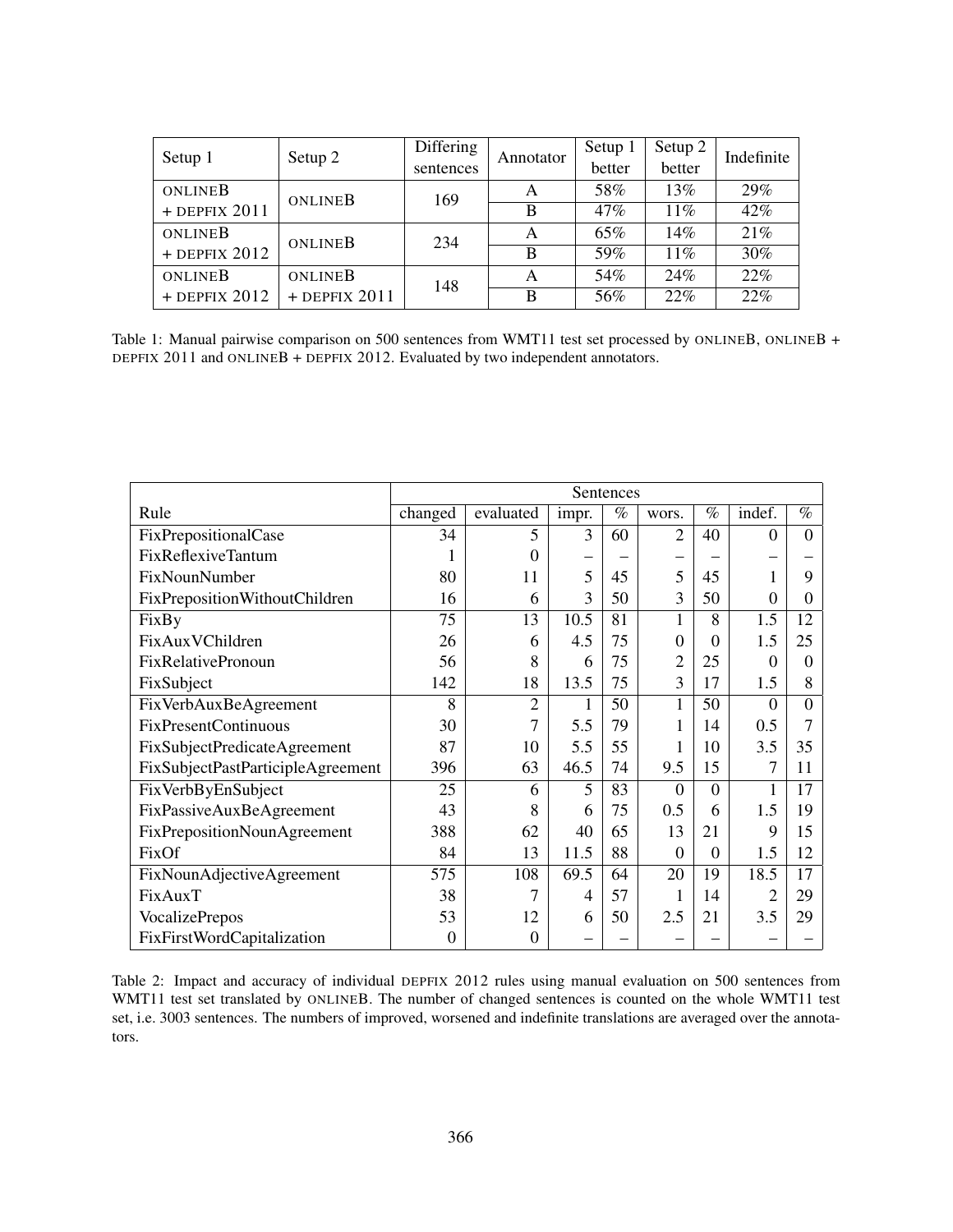| <b>DEPFIX</b> setup        | <b>BLEU</b> |
|----------------------------|-------------|
| without DEPFIX             | 19.37       |
| DEPFIX 2011                | 19.41       |
| DEPFIX $2011$ + new parser | 19.42       |
| DEPFIX $2011 + new rules$  | 19.48       |
| DEPFIX 2012                | 19.56       |

Table 4: Performance of ONLINEB and various DEPFIX setups on the WMT11 test set.

| <b>System</b>                | <b>BLEU</b> |
|------------------------------|-------------|
| ONLINEB                      | 16.25       |
| ONLINEB + DEPFIX $2012$      | 16.31       |
| <b>UEDIN</b>                 | 15.54       |
| UEDIN + DEPFIX $2012$        | 15.75       |
| CU-BOJAR                     | 15.41       |
| $CU-BOJAR + DEPFIX 2012$     | 15.45       |
| <b>CU-TAMCH-BOJ</b>          | 15.35       |
| $CU-TAMCH-BOJ + DEPFIX 2012$ | 15.39       |

Table 5: Comparison of BLEU of baseline system output and corrected system output on WMT12 test set.

it is able to improve the quality of various SMT systems when applied to their outputs. (The improvement on UEDIN is statistically significant at 95% confidence level.) We submitted the ONLINEB + DEPFIX 2012 system to the WMT12 Translation Task as CU-DEPFIX.

# 6 Conclusion

We have presented two improvements to DEPFIX, a system of rule-based post-editing of English-to-Czech Machine Translation outputs proven by manual and automatic evaluation to improve the quality of the translations produced by state-of-the-art SMT systems. First, improvements in the existing rules and implementation of new ones, which can be regarded as an additive, evolutionary change. Second, a modified dependency parser, adjusted to parsing of SMT outputs by training it on a parallel treebank with worsened word forms on the Czech side. We showed that both changes led to a better performance of the new DEPFIX 2012, both individually and combined.

In future, we are planning to incorporate deeper analysis, devising rules that would operate on the deep-syntactic, or *tectogrammatical*, layer. The Czech and English tectogrammatical trees are more similar to each other, which should enable us to exploit more information from the *source* sentences. We also hope to be able to perform more complex corrections, such as changing the part of speech of a word when necessary.

Following the success of our modified parser, we would also like to modify the tagger in a similar way, since incorrect analyses produced by the tagger often hinder the correct function of our rules, sometimes leading to a rule worsening the translation instead of improving it.

As observed e.g. by Groves and Schmidtke (2009) for English-to-German and English-to-French translations, SMT systems for other language pairs also tend to produce reoccurring grammatical errors. We believe that these could be easily detected and corrected in a rule-based way, using an approach similar to ours.

### References

- Ondřej Bojar, Jan Hajič, Eva Hajičová, Jarmila Panevová, Petr Sgall, Silvie Cinková, Eva Fučíková, Marie Mikulová, Petr Pajas, Jan Popelka, Jiří Semecký, Jana Šindlerová, Jan Štěpánek, Josef Toman, Zdeňka Urešová, and Zdeněk Žabokrtský. 2012. Announcing Prague Czech-English Dependency Treebank 2.0. In *Proceedings of LREC 2012*, Istanbul, Turkey, May. ELRA, European Language Resources Association. In print.
- Chris Callison-Burch, Philipp Koehn, Christof Monz, and Omar Zaidan. 2011. Findings of the 2011 workshop on statistical machine translation. In *Proceedings of the Sixth Workshop on Statistical Machine Translation*, pages 22–64, Edinburgh, Scotland, July. Association for Computational Linguistics.
- Declan Groves and Dag Schmidtke. 2009. Identification and analysis of post-editing patterns for MT. *Proceedings of MT Summit XII*, pages 429–436.
- Jan Hajič et al. 2006. Prague Dependency Treebank 2.0. CD-ROM, Linguistic Data Consortium, LDC Catalog No.: LDC2006T0 1, Philadelphia.
- Philipp Koehn, Hieu Hoang, Alexandra Birch, Chris Callison-Burch, Marcello Federico, Nicola Bertoldi, Brooke Cowan, Wade Shen, Christine Moran, Richard Zens, Chris Dyer, Ondřej Bojar, Alexandra Constantin, and Evan Herbst. 2007. Moses: Open Source Toolkit for Statistical Machine Translation. In *ACL 2007, Proceedings of the 45th Annual Meeting of the*